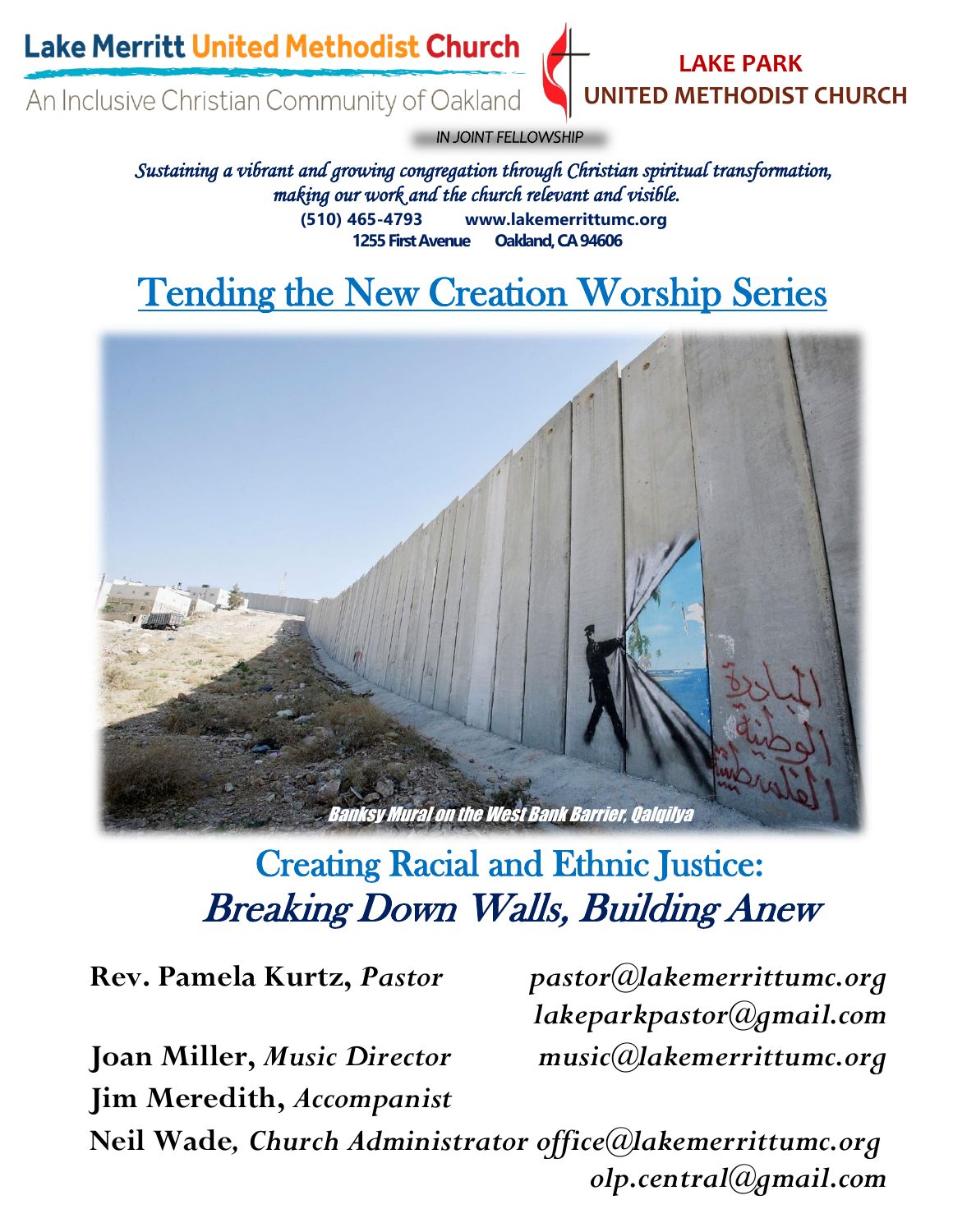# August 15, 2021 Twelfth Sunday after Pentecost Celebration of Divine Worship

#### **WELCOME** Rev. Pamela Kurtz, *Pastor*

# INTROIT Joshua Fit de Battle ob Jericho arr. Calvin Taylor

Jim Meredith, piano

# OPENING PRAYER *[responsive]* Fran Cooper & Barbara Ganitch

Break down the barriers that divide us, O Lord. Tear down the walls of hostility and fear.

Melt the barbed wire of anger and hatred.

Breathe new life into your people, O God.

For we are called to newness in Christ Jesus. We are all brothers and sisters through God's love.

Come, let us worship the God who removes obstacles from our paths. Let us praise God who seeks to unite us in peace. AMEN.

Words by: Nancy C. Townley

# SONGS AND SCRIPTURE

# Opening Song We Are Called TFWS 2172

**1***. Come! live in the light! Shine with the joy and the love of the Lord! We are called to be light for the kingdom, to live in the freedom of the city of God!*

 **[Refrain:]** *We are called to act with justice. We are called to love tenderly. We are called to serve one another, to walk humbly with God.*

**2***. Come! Open your heart! Show your mercy to all those in fear! We are called to be hope for the hopeless, so all hatred and blindness will be no more!* **[Refrain]**

**3.** *Sing! Sing a new song! Sing of that great day when all will be one! God will reign and we'll walk with each other as sisters and brothers united in love!* **[Refrain]**

# Scripture Ephesians 2:19b-22 (CEV)

You are citizens with everyone else who belongs to the family of God. You are like a building with the apostles and prophets as the foundation and with Christ as the most important stone. Christ is the one who holds the building together and makes it grow into a holy temple for the Lord. And you are part of that building Christ has built as a place for God's own Spirit to live.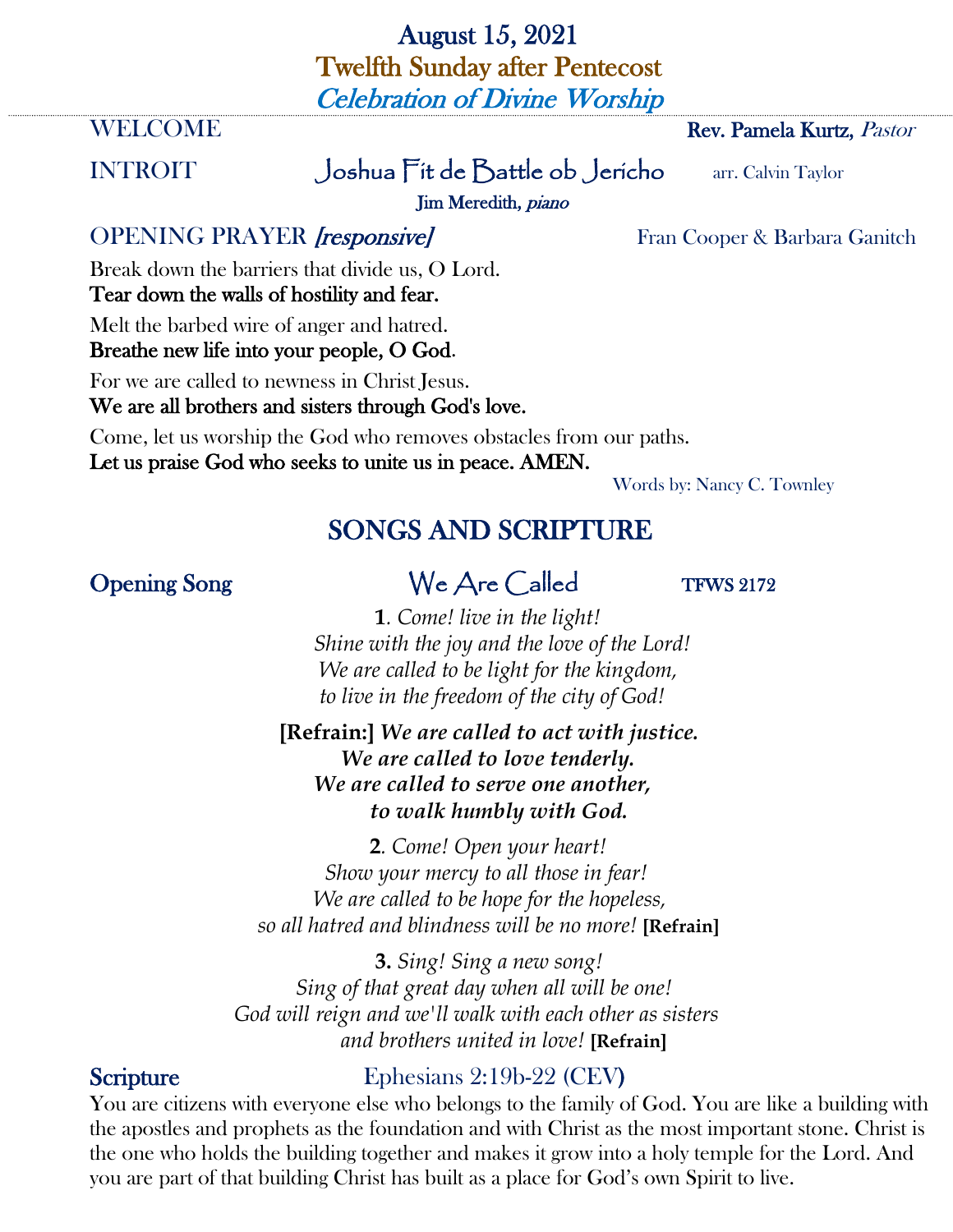# **Prayers of the People** Rev. Pamela Kurtz, *Pastor*

When the Pastor says "Lord," Please respond: "Hear our Prayers."

Our \*Creator in heaven, hallowed be your name, your kingdom come, your will be done, on earth as in heaven. Give us today our daily bread. Forgive us our sins as we forgive those who sin against us. Save us from the time of trial and deliver us from evil. For the kingdom, the power, and the glory are yours now and forever. Amen.

# HOLY COMMUNION

# **Prayer of Confession and Resolve [unison]** Fran Cooper & Barbara Ganitch

The circle of love is repeatedly broken because of the sin of exclusion. We create separate circles: the inner circle and the outer circle, the circle of power and the circle of despair, the circle of privilege and the circle of deprivation.

### Forgive us our sins, as we forgive those who have sinned against us.

The circle of love is broken whenever there is alienation, whenever there is misunderstanding, whenever there is insensitivity and a hardening of the heart.

# Forgive us our sins, as we forgive those who have sinned against us.

The circle of love is broken whenever we cannot see eye to eye, whenever we cannot link hand to hand, whenever we cannot live heart to heart and affirm our differences.

# Forgive us our sins, as we forgive those who have sinned against us.

# TIME OF SILENCE FOR PRAYERS OF CONFESSION AND HOPE

# Assurance of Grace

Here these words of assurance my dear siblings:

Through God's grace we are forgiven, by the mercy of our Creator, through the love of the Christ, and in the power of the Spirit. Let us rejoice and be glad.

Glory to God, we are forgiven! Amen!! *Words by: "Circle of Love," Woman Prayer Woman Song by Miriam Therese Winter, Adapted by Native American Ministry Presence, Denver, CO.*

# Passing the Peace

As forgiven people Living with the indwelled Spirit, let us share peace with our siblings in the world!

# SHARING IN COMMUNION OF THE BREAD AND CUP

# MESSAGE "Breaking Down Walls, Building Anew"

Rev. Pamela Kurtz, Pastor

# RESPONDING TO THE WORD

We Shall Overcome: Love Will Rise Again

by: Nimo Patel/Daniel Nahmod | Empty Hands Music

### The Lord's Prayer Ecumenical Version (UMH 894)